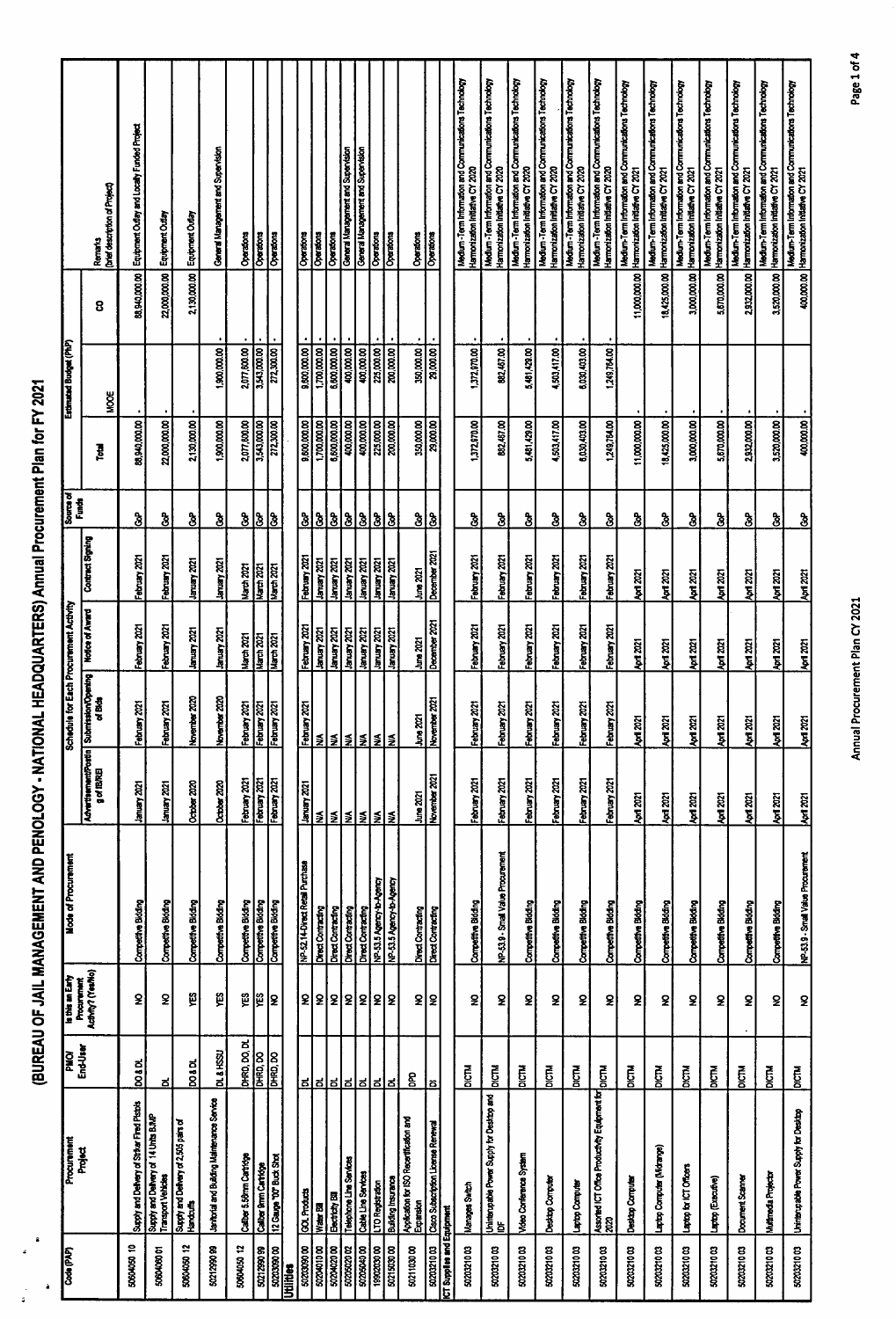| 5020221003               | ICT Software                                                                                                                                                | <b>CR</b>     | S                  | NP-53.5 Agency-to-Agency                                              | <b>April 2021</b>                      | <b>April 2021</b>                      | April 2021                                                                                                                                                                                                                                                                       | April 2021                             | <u> š</u>                  | 6,400,000.00           | 3,200,000.00           | 3,200,000.00  | Medium-Term Information and Communications Technology<br>Harmonization Initiative CY 2021 |
|--------------------------|-------------------------------------------------------------------------------------------------------------------------------------------------------------|---------------|--------------------|-----------------------------------------------------------------------|----------------------------------------|----------------------------------------|----------------------------------------------------------------------------------------------------------------------------------------------------------------------------------------------------------------------------------------------------------------------------------|----------------------------------------|----------------------------|------------------------|------------------------|---------------|-------------------------------------------------------------------------------------------|
| 5020321003               | ssoryed Communication Equipment for<br>Enhancement of BJMP Communictions<br>j                                                                               | DICTM         | 2                  | Competitive Bidding                                                   | April 2021                             | <b>April 2021</b>                      | <b>Apd 2021</b>                                                                                                                                                                                                                                                                  | April 2021                             | <u>ჭ</u>                   | 2,700,000.00           |                        | 2,700,000.00  | Medium-Term Information and Communications Technology<br>Harmonization Initiative CY 2021 |
| 5020321003               | i<br>Minis                                                                                                                                                  | <b>TO</b>     | £                  | Competitive Bidding                                                   | April 2021                             | April 2021                             | <b>April 2021</b>                                                                                                                                                                                                                                                                | <b>April 2021</b>                      | <u>ჭ</u>                   | 4,500,000.00           |                        | 4,500,000.00  | Hamonization Initiative CY 2021                                                           |
| 500321003                | Jail Integrated Command Communication<br>Center (JICC)                                                                                                      | <b>DICTM</b>  | s                  | Competitive Bidding                                                   | April 2021                             | M221                                   | <b>April 2021</b>                                                                                                                                                                                                                                                                | <b>April 2021</b>                      | <u>ჭ</u>                   | 16,785,000.00          |                        | 16,785,000.00 | Medium-Term Information and Communications Technology<br>Harmonization Initiative CY 2021 |
| 5020321003               | Assorted ICT Equipment for Single Carpeta<br>Roll-Out                                                                                                       | $\vec{E}$     | ş.                 | Competitive Bidding                                                   | <b>April 2021</b>                      | April 2021                             | April 2021                                                                                                                                                                                                                                                                       | <b>April 2021</b>                      | <u>ჭ</u>                   | 8.720,000.00           |                        | 8,720,000.00  | Medium-Term Information and Communications Technology<br>Hamonization Initiative CY 2021  |
| 5020321003               | Single Carpeta Roll-out (Laptop, Webcarn,<br>Speaker)                                                                                                       | DICTM         | £                  | Competitive Bidding                                                   | <b>April 2021</b>                      | <b>April 2021</b>                      | Aprt 2021                                                                                                                                                                                                                                                                        | <b>April 2021</b>                      | န္ခ                        | 800,000.00             |                        | 900,000.00    | Medium-Term Information and Communications Technology<br>Harmonization Initiative CY 2021 |
| 5022321003               | 1st Quarter ICT Supplies, Accessories and<br>Peripherals                                                                                                    | <b>DICTM</b>  | s                  | Competitive Bidding                                                   | February 2021                          | February 2021                          | February 2021                                                                                                                                                                                                                                                                    | February 2021                          | ွဲ                         | 900,000.00             |                        | 900,000.00    | Medium-Term Information and Communications Technology<br>Harmonization Initiative CY 2021 |
| 5020321003               | 2nd Quarter ICT Supplies, Accessories and<br>Peripherats                                                                                                    | DICTM         | $\mathbf 2$        | Competitive Bidding                                                   | April 2021                             | April 2021                             | April 2021                                                                                                                                                                                                                                                                       | April 2021                             | $\mathbf{\hat{z}}$         | 900,000.00             |                        | 900,000.00    | Medium-Term Information and Communications Technology<br>Harmonization Initiative CY 2021 |
| 5020321003               | 3rd Quarter ICT Supplies, Accessories and<br>Peripherals                                                                                                    | $\vec{E}$     | š                  | Competitive Bidding                                                   | August 2021                            | August 2021                            | August 2021                                                                                                                                                                                                                                                                      | August 2021                            | <u>ჭ</u>                   | 900,000.00             |                        | 900,000.00    | Medium-Term Information and Communications Technology<br>Harmonization Initiative CY 2021 |
| 5020321003               | 4th Quarter ICT Supplies, Accessories and<br>Peripherate                                                                                                    | <b>PICTM</b>  | S                  | Competitive Bidding                                                   | November 2021                          | November 2021                          | November 2021                                                                                                                                                                                                                                                                    | November 2021                          | <u>ჭ</u>                   | 800,000.00             |                        | 900,000.00    | Medium-Term Information and Communications Technology<br>Harmonization Intitative CY 2021 |
| hiting and               | Government Forms                                                                                                                                            |               |                    |                                                                       |                                        |                                        |                                                                                                                                                                                                                                                                                  |                                        |                            |                        |                        |               |                                                                                           |
| 5020302000               | BJMP Stationery                                                                                                                                             | ಕ             | 외                  | NP-53.9 - Small Value Procurement                                     | February 2021                          | February 2021                          | February 2021                                                                                                                                                                                                                                                                    | February 2021                          | 3                          | 395,000.00             | 395,000.00             |               | General Management and Supervision                                                        |
| 5020302000               | <b>BJMP Notepad</b>                                                                                                                                         | ಕ             | 외의                 | NP-539 - Small Value Procurement                                      | February 2021                          | February 2021                          | February 2021                                                                                                                                                                                                                                                                    | February 2021                          | 3                          | 120,000.00             | 120,000.00             |               | General Management and Supervision                                                        |
| 50203030                 | Leave Card                                                                                                                                                  | DPRM          |                    | NP-53.9 - Smail Value Procurement                                     | <b>April 2021</b>                      | April 2021                             | 14012021                                                                                                                                                                                                                                                                         | April 2021                             | $\mathbf{B}$               | 75,000.00              | 75,000.00              |               | General Management and Supervision                                                        |
| 5020303000               | Locator Card                                                                                                                                                | <b>Road</b>   | ഉ                  | NP-53.9 - Small Value Procurement                                     | <b>April 2021</b>                      | <b>April 2021</b>                      | <b>April 2021</b>                                                                                                                                                                                                                                                                | <b>Kod 2021</b>                        | ಕಿ                         | 00'00'52               | 75,000.00<br>75,000.00 |               | General Management and Supervision<br>General Management and Supervision                  |
| 5020303000<br>5020303000 | Application for BJMP ID<br>Service Card (CSC)                                                                                                               | DPRM<br>DPRU  | 12                 | NP-53.9 - Small Value Procurement<br>NP-539 - Small Value Procurement | <b>April 2021</b><br><b>April 2021</b> | <b>April 2021</b><br><b>April 2021</b> | <b>1202 poly</b>                                                                                                                                                                                                                                                                 | <b>April 2021</b><br><b>April 2021</b> |                            | 75,000,00<br>40,000.00 | 40,000.00              |               | General Management and Supervision                                                        |
| 50203000                 | Application for Dependent ID                                                                                                                                | DPRM          |                    | NP-539 - Small Value Procurement                                      | $\frac{1}{2}$                          | <b>April 2021</b>                      | $\frac{1}{2}$<br>$\frac{1}{2}$<br>$\frac{1}{2}$<br>$\frac{1}{2}$<br>$\frac{1}{2}$<br>$\frac{1}{2}$<br>$\frac{1}{2}$<br><br>$\frac{1}{2}$<br><br><br><br><br><br><br><br><br><br><br><br><br><br><br><br><br><br><br><br><br><br><br><br><br><br><br><br><br><br><br><br><br><br> | $\frac{1}{2}$                          |                            | 40,000.00              | 40,000.00              |               | General Management and Supervision                                                        |
| 5020303000               | Application for Retired ID                                                                                                                                  | <b>Mad</b>    | 외외의                | NP-539 - Small Value Procurement                                      | $\frac{20}{20}$                        | $\frac{1}{2}$                          | April 2021                                                                                                                                                                                                                                                                       | April 2021                             | <u> 3 3 3 3</u>            | 40,000.00              | 40,000.00              |               | General Management and Supervision                                                        |
| 5020303000               | Mission Order w/1 star                                                                                                                                      | <b>DPRM</b>   | 읽                  | NP-53.9 - Small Value Procurement                                     | <b>1202 pov</b>                        | <b>ROZ 10Y</b>                         | IZOZ BOV                                                                                                                                                                                                                                                                         | <b>April 2021</b>                      | $\boldsymbol{\mathcal{S}}$ | 20,000.00              | 20,0000                |               | General Management and Supervision                                                        |
| 50203030                 | Mission Order w/ 2 star                                                                                                                                     | DPRM          |                    | NP-539 - Small Value Procurement                                      | April 2021                             | <b>April 2021</b>                      | <b>April 2021</b>                                                                                                                                                                                                                                                                | April 2021                             | g                          | 40,000.00              | 40,000.00              |               | General Management and Supervision                                                        |
| 5020302000               | size 9-1/2"x 15-1/8, using buffalo skin outside,<br>FS coated inside using 8-12"EDP mechanism<br>201 Gray File Folder, Hard bound EDP Folder<br>(5,000 pcs) | DPRM          | $\mathbf{S}$       | NP-53.9 - Small Value Procurement                                     | 1502 Yanuari                           | <b>Convert</b>                         | Stock American                                                                                                                                                                                                                                                                   | <b>SOZ Venuel</b>                      | $\delta$                   | 600,000.00             | 00,000,000             |               | General Management and Supervision                                                        |
| $\frac{1}{2}$            | Arch Data File Folder                                                                                                                                       | <b>DPRN</b>   |                    | NP-53.9 - Small Value Procurement                                     | April 2021                             | April 2021                             | <b>April 2021</b>                                                                                                                                                                                                                                                                | $M = 2021$                             | eo)                        | 80,000.00              | 90,000.00              |               | General Management and Supervision                                                        |
| $\frac{1}{\sin x}$       | Hologram Security Sticker                                                                                                                                   | divisoo       | 외                  | NP-53.9 - Smail Value Procurement                                     | April 2021                             | <b>April 2021</b>                      | <b>April 2021</b>                                                                                                                                                                                                                                                                | April 2021                             | $\binom{3}{2}$             | 50,000.00              | 50,000.00              |               | General Management and Supervision                                                        |
| 5020302000               | Consolidation and Printing of Standard<br>Learning Package (POI) Manual                                                                                     | <b>Dako</b>   | ş                  | NP-53.9 - Small Value Procurement                                     | June 2021                              | June 2021                              | June 2021                                                                                                                                                                                                                                                                        | June 2021                              | နွ                         | 60,000.00              | 60,000.00              |               | General Management and Supervision                                                        |
| 5020302000               | Printing of BJMP Employee Handbook                                                                                                                          | $\frac{5}{5}$ | $\mathbf{S}$       | NP-53.9 - Small Value Procurement                                     | October 2021                           | October 2021                           | October 2021                                                                                                                                                                                                                                                                     | October 2021                           | $\delta$                   | 3,300,000.00           | 3,300,000.00           |               | General Management and Supervision                                                        |
| 5020302000               | Photocopying Service for Psychological Test                                                                                                                 | $\frac{2}{5}$ | ş                  | NP-53.9 - Small Value Procurement                                     | <b>January 2021</b>                    | <b>January 2021</b>                    | <b>January 2021</b>                                                                                                                                                                                                                                                              | <b>Society</b> 2021                    | နွ                         | 45,000.00              | 45,000.00              |               | General Management and Supervision                                                        |
| 5020311000               | 2017 Revised Rules on administrative Cases<br>in Civil Service (5 PCS)                                                                                      | 8             | $\mathbf 2$        | NP-53.9 - Small Value Procurement                                     | 1smuary 2021                           | <b>Stockman</b>                        | <b>Sociational</b>                                                                                                                                                                                                                                                               | <b>Stock American</b>                  | နွ                         | 2,000.00               | 2,000.00               |               | General Management and Supervision                                                        |
| 502031000                | Omnibus Rules on Appointment and Other<br>Human Resourse Action (5 PCS)                                                                                     | 8             | S                  | NP-53.9 - Smail Value Procurement                                     | <b>SOZ Venuel</b>                      | <b>Stockholmer</b>                     | <b>SOZ</b> Venuel                                                                                                                                                                                                                                                                | <b>PSOZ Yanual</b>                     | $\frac{3}{8}$              | 2,000.00               | 2,000.00               |               | General Management and Supervision                                                        |
| 5020311000               | Administrative Law Reviewer (1 PC)                                                                                                                          | 8             | $\mathbf{S}$       | NP-53.9 - Small Value Procurement                                     | 1smuary 2021                           | <b>hour years</b>                      | 13muary 2021                                                                                                                                                                                                                                                                     | January 2021                           | $\frac{3}{8}$              | 2,000.00               | 2,000.00               |               | General Management and Supervision                                                        |
| 5020311000               | Remedial Law Reviewer-Riano(3 PCS)                                                                                                                          | 8             | l S                | NP-53.9 - Small Value Procurement                                     | <b>January 2021</b>                    | <b>LCC Amuer</b>                       | 1sory 2021                                                                                                                                                                                                                                                                       | January 2021                           | 8 <sup>o</sup>             | 6,500.00               | 6,500.00               |               | General Management and Supervision                                                        |
| 5020311000               | SCRA Quick Index (2015-2018) (8 PCS)                                                                                                                        | န္ဒ           | $\pmb{\mathsf{S}}$ | NP-53.9 - Smail Value Procurement                                     | <b>SSX Ammer</b>                       | hour young!                            | January 2021                                                                                                                                                                                                                                                                     | January 2021                           | $\boldsymbol{\mathcal{S}}$ | 19,200.00              | 19,200.00              |               | General Management and Supervision                                                        |
| 5020311000               | UP Q&A (Answers to Bar Question) (16 PCS)                                                                                                                   | $\mathbf 8$   | ş                  | NP-53.9 - Small Value Procurement                                     | January 2021                           | <b>Soz</b> Yemer                       | <b>Lanuary 2021</b>                                                                                                                                                                                                                                                              | 1smuary 2021                           | $\frac{3}{8}$              | 9,000.00               | 9,000.00               |               | General Management and Supervision                                                        |
|                          | <b>hrugs, Medicine and Dental Supplies</b>                                                                                                                  |               |                    |                                                                       |                                        |                                        |                                                                                                                                                                                                                                                                                  |                                        |                            |                        |                        |               |                                                                                           |
|                          | 5020308000 Drug Testing Kit                                                                                                                                 | <b>SKO</b>    | l                  | NP-53.9 - Small Value Procurement                                     | SDC Lenner                             | $\limsup_{x\to 0} \frac{1}{2}$         | $\frac{1}{2}$                                                                                                                                                                                                                                                                    | $\frac{1}{2}$                          | 80                         | 100000                 | 40,000.00              |               | General Management and Supervision                                                        |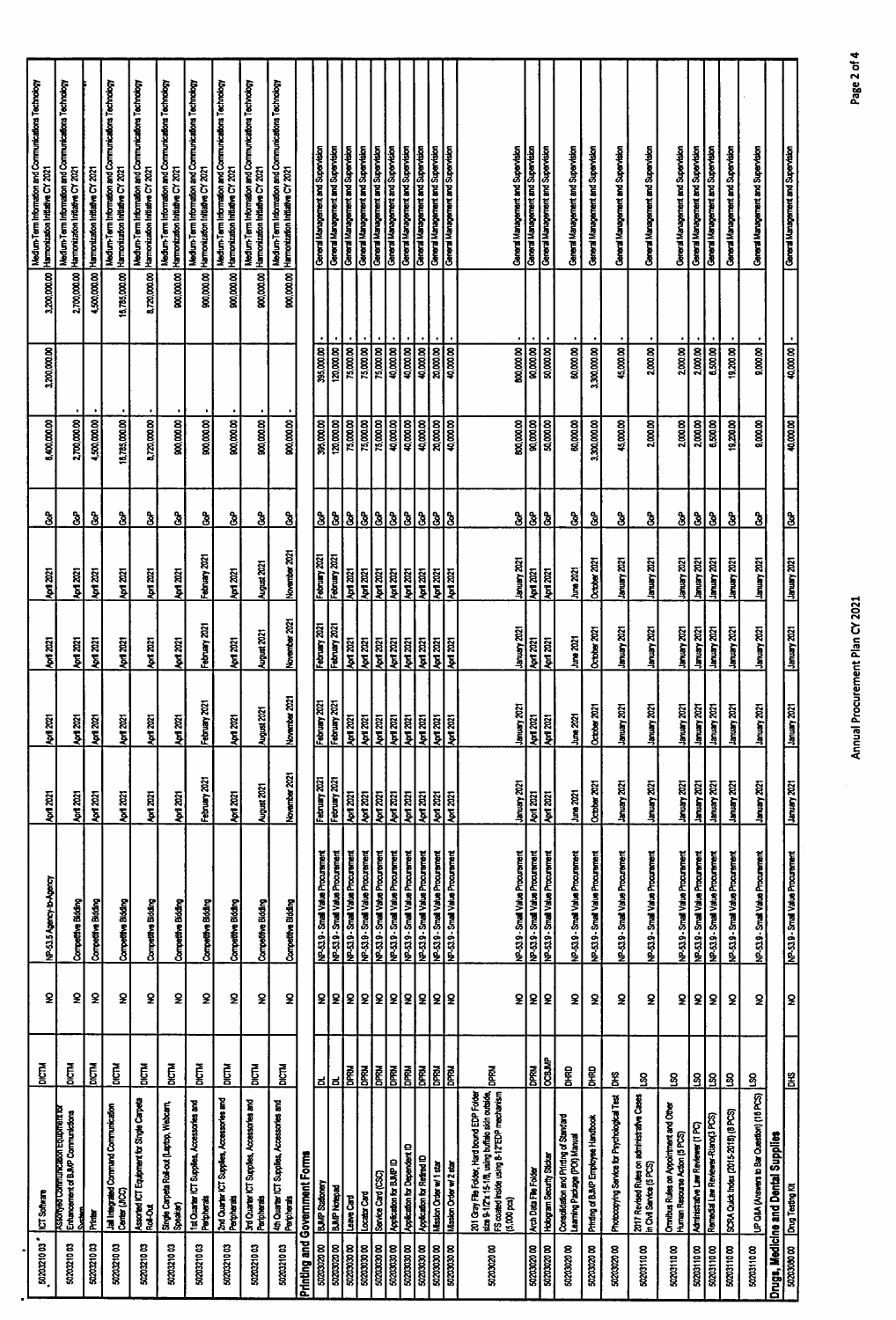| - 00 0020202                    | <b>Flu Vaccine</b>                                             | ž                     | £                       | NP-53.9 - Small Value Procurement                                                   | January 2021                        | 1smuary 2021                                                                                                                           | <b>SOC Asnuel</b>                         | <b>Isology</b>                                      | <u>ჭ</u>                | 350,000.00                    | 350,000.00                            |                   | General Management and Supervision                                        |
|---------------------------------|----------------------------------------------------------------|-----------------------|-------------------------|-------------------------------------------------------------------------------------|-------------------------------------|----------------------------------------------------------------------------------------------------------------------------------------|-------------------------------------------|-----------------------------------------------------|-------------------------|-------------------------------|---------------------------------------|-------------------|---------------------------------------------------------------------------|
| 5020300000                      | TB-DOTS Equipment and Materials                                |                       |                         | NP-53.9 - Small Value Procurement                                                   | 1502 years                          | February 2021                                                                                                                          | February 2021                             | February 2021                                       |                         | 80,000.00                     | 80,000.00                             |                   | General Management and Supervision                                        |
| $\frac{1}{2}$                   | Antigen Testing Kits                                           | $\frac{2}{5}$         | 외의                      | Direct Contracting                                                                  | <b>Tax Sanual</b>                   | January 2021<br>February 2021                                                                                                          | 130x yaunel                               | hanuary 2021                                        |                         | 1,500,000.00                  | 00.000,005                            |                   | General Management and Supervision                                        |
| 5020307000                      | Drugs and Medicines (1st Quarter)                              | ឪ                     |                         | VP-53.9 - Small Value Procurement                                                   | February 2021                       |                                                                                                                                        | February 2021                             | February 2021                                       | $\frac{3}{5}$           | 200,000.00                    | 200,000.00                            | Operations        |                                                                           |
| 5020308000                      | Various Medical and Dental Supplies (1st<br>Quarter)           | g                     | S                       | NP-53.9 - Small Value Procurement                                                   | February 2021                       | February 2021                                                                                                                          | February 2021                             | February 2021                                       | $\mathbf{\hat{3}}$      | 150,000.00                    | 150,000.00                            | Operations        |                                                                           |
|                                 | Drugs and Medicines (2nd Quarter)                              | g                     | g                       | NP-53.9 - Smail Value Procurement                                                   | May 2021                            | <b>Nay 2021</b>                                                                                                                        | Nay 2021                                  | May 2021                                            | $\delta$                | 200,000.00                    | 200,000.00                            | Operations        |                                                                           |
| 5020308000                      | Various Medical and Dental Supplies (2nd<br>Quarter)           | g                     | $\pmb{2}$               | NP-53.9 - Small Value Procurement                                                   | May 2021                            | Nay 2021                                                                                                                               | Nay 2021                                  | May 2021                                            |                         | 150,000.00                    | 150,000.00                            | Operations        |                                                                           |
| 5020307000                      | Drugs and Medicines (3rd Quarter)                              | $\frac{2}{5}$         | £                       | NP-53.9 - Small Value Procurement                                                   | August 2021                         | August 2021                                                                                                                            | August 2021                               | August 2021                                         | $\frac{3}{8}$           | 200,000.00                    | 200,000.00                            | Operators         |                                                                           |
| 5020308000                      | Various Medical and Dental Supplies (3rd<br>Quarter)           | $\mathbf{\tilde{g}}$  | S                       | NP-53.9 - Small Value Procurement                                                   | August 2021                         | August 2021                                                                                                                            | August 2021                               | August 2021                                         | $\mathbf{\hat{8}}$      | 150,000.00                    |                                       | Operations        |                                                                           |
| 5020307000                      | Drugs and Medicines (4th Quarter)                              | $\frac{2}{5}$         | <b>2</b>                | NP-53.9 - Small Value Procurement                                                   | November 2021                       | November 2021                                                                                                                          | November 2021                             | November 2021                                       | 8                       | 00.000.002                    | $\frac{150,00000}{200,00000}$         | Operations        |                                                                           |
| 5020308000                      | Various Medical and Dental Supplies (4th<br>Quant)             | ÎЯ                    | S                       | NP-53.9 - Small Value Procurement                                                   | November 2021                       | ន្ត<br>November                                                                                                                        | November 2021                             | November 2021                                       | $\mathbf{\hat{3}}$      | 150,000.00                    | 150,000.00                            | Creations         |                                                                           |
| Supplies                        |                                                                |                       |                         |                                                                                     |                                     |                                                                                                                                        |                                           |                                                     |                         |                               |                                       |                   |                                                                           |
| 5029905004                      | R3314 EVOLIS YMCKOK RIBBON Included<br>PVC Cards (500 ribbons) | <b>RAN</b>            | S                       | Direct Contracting                                                                  | February 2021                       | February 2021                                                                                                                          | February 2021                             | February 2021                                       | $\mathbf{3}$            | 1,000,000.00                  | ,000,000.00                           |                   | General Management and Supervision                                        |
| 5029905004                      | Adhesive Cleaning Card (200 pcs)                               | <b>INAdO</b>          | 2                       | Direct Contracting                                                                  | February 2021                       | February 2021<br>February 2021                                                                                                         | February 2021                             | February 2021<br>February 2021                      | <u>  s   s</u>          | 40,000.00                     | 40,000.00                             |                   | General Management and Supervision<br>(General Management and Supervision |
| 5029905004                      | Printer Cleaning Card (200 pcs)                                | <b><i>N</i>&amp;d</b> | l S                     | Direct Contracting                                                                  | February 2021                       |                                                                                                                                        | February 2021                             |                                                     |                         |                               | 100000                                |                   |                                                                           |
|                                 | nk and Cartridges Supplies                                     |                       |                         |                                                                                     |                                     |                                                                                                                                        |                                           |                                                     |                         |                               |                                       |                   |                                                                           |
| 5029905004                      | Various link and Cartidge (1st Semester                        | Various Office        | S                       | Shopping                                                                            | February 2021                       | February 2021                                                                                                                          | February 2021                             | February 2021                                       | နွ                      | 138,161.00                    | 138,161.00                            |                   | General Management and Supervision                                        |
| 50299050 04                     | Various Ink and Cartidge (2nd Sernester)                       | Various Office        | S                       | <b>Shopping</b>                                                                     | August 2021                         | August 2021                                                                                                                            | August 2021                               | August 2021                                         | ઙ                       | 138,161.00                    | 138,161.00                            |                   | General Management and Supervision                                        |
| <b>Xher Supplies</b>            |                                                                |                       |                         |                                                                                     |                                     |                                                                                                                                        |                                           |                                                     |                         |                               |                                       |                   |                                                                           |
| 5020312000                      | Athletic Uniforms                                              | ಕ                     | $\overline{\mathbf{2}}$ | NP-53.9 - Smail Value Procurement                                                   | <b>Stockenmen</b>                   | January 2021                                                                                                                           | 1sox Amangr                               | <b>Stock Kenner</b>                                 | $\mathbf{\hat{z}}$      | 625,000.00                    | 625,000.00                            | Operations        |                                                                           |
| 5020312000                      | Greyhound Supplies                                             | 8                     | l2                      | NP-53.9 - Small Value Procurement                                                   | <b>SOC Venuel</b>                   | <b>Hoor Summer</b>                                                                                                                     | 1300 yawat                                | <b>Lanuary 2021</b>                                 | $60^{\circ}$            | 295,000.00                    | 295,000.00                            | Operations        |                                                                           |
| 5020312000                      | Medical Supplies for Tactical Combal Casuaty<br>Care Training  | 8                     | $\overline{\mathbf{S}}$ | NP-53.9 - Small Value Procurement                                                   | <b>Stockensel</b>                   | hanuary 2021                                                                                                                           | <b>Sock Amary</b>                         | 1sos yaunal                                         | $\mathbf{\hat{3}}$      | 18,080.00                     | 18,060.00                             |                   | General Management and Supervision                                        |
|                                 | Executive Chair                                                | 8 <sup>o</sup>        | $\pmb{\mathsf{S}}$      | NP-53.9 - Small Value Procurement                                                   | February 2021                       | February 2021                                                                                                                          | February 2021                             | February 2021                                       | $\overline{\mathbf{3}}$ | $\frac{1}{200000}$            | 12,000.00                             |                   | General Management and Supervision                                        |
| 5020321002                      | <b>Office Chairs</b>                                           | Various Office        | S                       | NP-53.9 - Small Value Procurement                                                   | February 2021                       | February 2021                                                                                                                          | February 2021                             | February 2021                                       | <u> ಶಿ</u>              | 245,702.00                    | 245,702.00                            |                   | General Management and Supervision                                        |
| 5020312000                      | Training Supplies for Unarmed Self Defense<br>Technique        | 8                     | 옾                       | NP-53.9 - Small Value Procurement                                                   | January 2021                        | January 2021                                                                                                                           | 13mary 2021                               | <b>SOZ Kenner</b>                                   | $\mathbf{\hat{s}}$      | 106,500.00                    | 106,500.00                            |                   | General Management and Supervision                                        |
| $\frac{1}{200021000}$           | Video Microphone                                               | CRS                   |                         | NP-53.9 - Small Value Procurement                                                   | <b>SOS yasmal</b>                   |                                                                                                                                        | January 2021                              | <b>COZ Kenner</b>                                   |                         | 10,000.00                     | 10,000.00                             | Coerations        |                                                                           |
| 5020321003<br>5020321003        | Surveillance Carneras                                          | គ                     | 외외                      | NP-53.9 - Small Value Procurement                                                   | <b>January 2021</b><br>1202 Yanuary | <u>  January 2021</u><br>  January 2021<br>  January 2021<br>  January 2021<br>  January 2021                                          | 1202 yearsh<br>1302 years.                | <b>S202 Ammer</b><br><b>Stockenmen</b>              | 333                     | 102,000.00<br>85,000.00       | $\frac{100000}{1000000}$<br>85,000.00 | Operations        |                                                                           |
| 5020321003                      | Audio Surveillance<br>Tripod                                   | CRS & DHRD<br>õ       | $\mathbf{R}$            | NP-53.9 - Small Value Procurement<br>NP-53.9 - Small Value Procurement              | <b>Stock Amuner</b>                 |                                                                                                                                        | 1smuary 2021                              | <b>Stockman</b>                                     | $\mathbf{\hat{3}}$      | 16,000.00                     | 16,000.00                             | Operations        | General Management and Supervision                                        |
| 5020321003                      | Prepaid Will (2 KITS)                                          | g                     | l2                      | NP-53.9 - Small Value Procurement                                                   | <b>Banuary 2021</b>                 |                                                                                                                                        | <b>SOC ABRAINE</b> T                      | <b>Isnuary 2021</b>                                 | ခြ                      | 1,998.00                      | 1,998.00                              |                   | General Management and Supervision                                        |
| 5020321003                      | SD CARD, advect 256 GB, Micro SD (3 pcs)                       | $\tilde{\mathbf{g}}$  | ջ                       | NP-53.9 - Small Value Procurement                                                   | <b>COC Lenuel</b>                   | 1smuary 2021                                                                                                                           | January 2021                              | 1smuary 2021                                        | ै                       | 16,200.00                     | 16,200.00                             | <b>Operations</b> |                                                                           |
| 5020321003                      | Capture Device USB (2PCS)<br>HDMI Cable (2pcs)                 | CRS                   |                         | NP-53.9 - Small Value Procurement                                                   | <b>Isonuary 2021</b>                | 1502 Yanuary<br>  Saruary 2021                                                                                                         | <b>Rock Lemmer</b><br>Topol Lemmer        | <b>Stock Kenner</b><br>Total Kenner<br>Total Manner |                         | 15,000.00                     | 15,000.00                             |                   | General Management and Supervision                                        |
| 5020321003                      |                                                                | <b>GS</b>             |                         | NP-53.9 - Small Value Procurement                                                   | <b>Isox yaural</b>                  |                                                                                                                                        |                                           |                                                     | <u> 3 3 3 </u>          | 2,800.00                      | 2,800.00                              |                   | General Management and Supervision                                        |
| 502221003                       | <b>Ring Light</b>                                              | <b>GRAD</b>           |                         | NP-53.9 - Small Value Procurement                                                   | <b>Baruary 2021</b>                 |                                                                                                                                        | <b>SOC Amangr</b>                         | January 2021                                        |                         | 00:000                        | 5,000.00                              |                   | General Management and Supervision                                        |
| 502021003                       | HD Webcam                                                      | $\vert$ $\vert$       |                         | NP-53.9 - Small Value Procurement                                                   | <b>January 2021</b>                 |                                                                                                                                        | 1snuary 2021                              | 1202 Yeman<br>1202 Yeman<br>1202 Yeman              | <u> 8 8 8 </u>          | 49,600.00                     | 49,600.00                             |                   | General Management and Supervision<br>General Management and Supervision  |
| 5020321003                      | Laptop/Desttop Speaker<br>Foldable Step Ladder                 | <u>리통</u>             |                         | NP-53.9 - Small Value Procurement                                                   | January 2021                        |                                                                                                                                        | <b>Izoz Amang</b>                         |                                                     |                         | 1,900.00                      | 1,900.00                              |                   |                                                                           |
| 502221002<br>502221002          | Steel Cabinet                                                  |                       |                         | MP-53.9 - Small Value Procurement                                                   | <b>Ismuary 2021</b>                 |                                                                                                                                        | <b>Stock American</b><br><b>Sockervan</b> | <b>ISOZ</b> Kenner                                  |                         | 00.000.0                      | 8,000.00                              |                   | General Management and Supervision                                        |
|                                 |                                                                | <b>OS1710</b>         |                         | NP-53.9 - Small Value Procurement                                                   | <b>SOZ</b> Kenner                   |                                                                                                                                        |                                           |                                                     | $\mathbf{S}$            | 45,000.00                     | 45,000.00                             |                   | General Management and Supervision                                        |
| 5020321002<br>50221002          | Foot mat Distrifectant<br>White Board                          | <b>DPRM</b><br>8      |                         | NP-53.9 - Small Value Procurement<br>NP-53.9 - Small Value Procurement              | <b>Ismuary 2021</b><br>January 2021 | 13002 Listing Strength<br>13002 2001<br>13003 2001 1300 2001<br>13003 2001 1300 2001<br>1300 2001 2001 2002 2001<br>1300 2001 2001 200 | hamuary 2021<br>January 2021              | <b>Soc Ammer</b><br>LZCZ Amuner                     | <u> 888</u>             | 2,000.00<br>7,200.00          | 2,000.00<br>7,200.00                  | <b>Operators</b>  | <b>Operations</b>                                                         |
| 5020321002                      | Foot pressed abothol dispenser                                 | DPRU                  |                         | NP-539 - Small Value Procurement                                                    | <b>1202 Yanual</b>                  | January 2021                                                                                                                           | <b>January 2021</b>                       | <b>Hoursel</b>                                      |                         | 3,0000                        | 3,000.00                              |                   | General Management and Supervision                                        |
| 5020321002                      | <b>Laminator Machine</b>                                       | $\overline{C}$        | 88888888888             | NP-53.9 - Small Value Procurement                                                   | 1smuary 2021                        | 1202 Venuer                                                                                                                            | <b>Lianuary 2021</b>                      | <b>January 2021</b>                                 | 3                       | 10,000.00                     | 10,000.00                             |                   | Operations                                                                |
| $\frac{5020321002}{5020321002}$ | Heavy Duty Binding Machine<br>Heavy Duty Binding Machine       | <u>ទ ឌ</u>            | 외                       | <b>Mementould engy Reuts - 6 125-dN</b><br><b>Aususticial engy Reuts - 6 125-dN</b> | Ismuary 2021<br>January 2021        | <b>Size <i>Le</i>nner</b><br>Tizac <i>Ve</i> nner<br>Tizac Sanuer                                                                      | 1502 Yanınar)<br>1502 Yanıncar            | <b>Kack Asman</b><br>Liquation                      | <u>ક્રીક્ર</u>          | $\frac{15,000,00}{16,000,00}$ | 15,000.00                             |                   | General Management and Supervision                                        |
|                                 |                                                                |                       |                         |                                                                                     |                                     |                                                                                                                                        |                                           |                                                     |                         |                               | 16,000.00                             |                   | General Management and Supervision                                        |